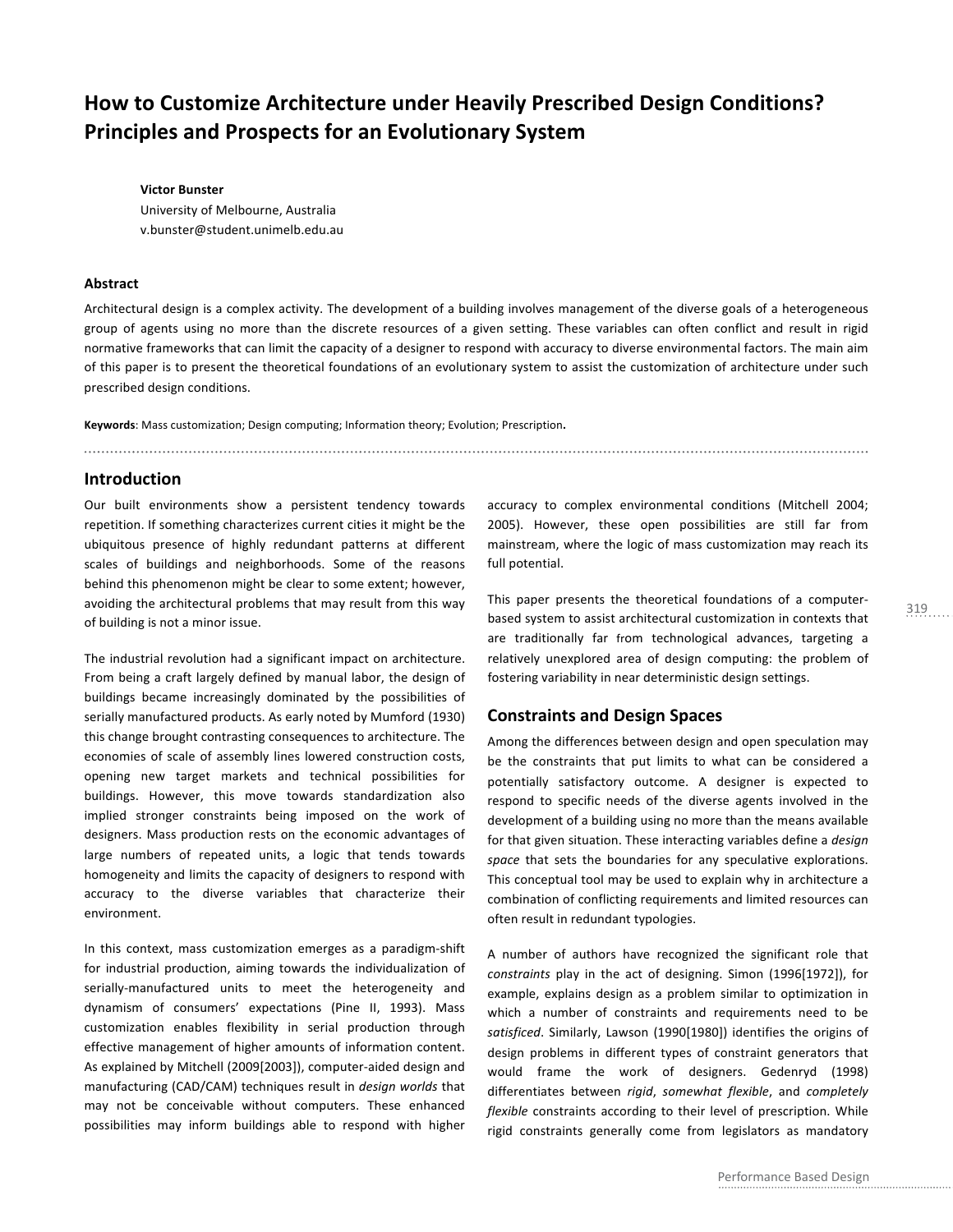requirements, user-specific needs and client expectations can be somewhat flexible as they are generally open to personal interpretation. In contrast, designer-imposed constraints are optional and completely flexible. A designer may decide to explore the possibilities of e.g. a determinate style, material, or geometry, but may also dispose of them discretionally without a straightforward effect on the quality of the outcomes.

Despite being optional, designer-imposed constraints play a significant role during the form definition process. As explained by Simon (1996[1972]), our cognitive capabilities prevent us to follow truly optimizing behavior. Decision-makers act according to their own capabilities, using only the information that is available in a discrete time framework to settle in a solution that may only meet the acceptability threshold. Such limitations shall also apply to designers, as the complexity of a design space may exceed their capacity to understand and process information from the environment. Consequently, self-imposed constraints help practitioners to explore discrete parts of a design space with enough depth to refine adequate outcomes (Figure 1) (Gedenryd, 1998).



Figure 1: Schematic representation of a design space

Self-imposed constraints are open-ended and therefore enable substantial differentiation of designs coming from an otherwise homogeneous setting. Different designers may approach the open areas of a design space using different strategies that may result in contrasting solutions. This may explain why interaction of conflicting interests often results in design spaces with a strong tendency towards repetition. The development of a building is an expensive and time-consuming process in which the goals and expectations of diverse groups often collide. This is the case of some massive real estate projects and public housing developments (Figure 2). Political, social and economic concerns can conflict and impose rigid normative requirements to designers, reducing the open areas that enable speculative explorations. A common outcome of excessive prescription is buildings that respond only to the uttermost rigid of their mandatory regulations and fail to meet the heterogeneous needs of their users and context.



Figure 2: Highly repetitive housing typology as a result of a heavily prescribed design space (source: Author)

Nevertheless, the level of prescription of a design space may also be linked to the means available in each situation. When the intricacy of a design space overcomes the capabilities of a particular designer, a natural response might be to focus only on the conditions that ensure minimum fitness of the outcomes. This implies that a system able to enhance the capabilities of designers when managing environmental conditions may result in expanded design options.

## **Modularity and Customization**

For Mitchell (2004; 2005), the current proliferation of intricate building morphologies such as the Bilbao Guggenheim and Boston's Stata Center may be a manifestation of our increasing ability to manage information. The shift from the sketching board to CAD/CAM systems would imply more than a simple change of medium. Digital technologies enable management of amounts of information beyond the capabilities of any designer, enhancing the potential variability of the outcomes.

Despite of these open possibilities, mass customization is still scarce in mainstream practice. This may be a consequence of conditions that are specific to the building industry, including limited availability of advanced CAD/CAM systems, the high construction costs and slow obsolescence of buildings, or even plain resistance to change among different agents. Nevertheless, it may be possible to increase the variability of buildings within the means of mainstream practice. Mitchell (2004; 2005) explains that buildings such as Habitat 67 or the Nakagin Capsule Tower achieve high levels of complexity by exploiting the combinatorial possibilities of repeated modules. This implies that it may be possible to increase the potential variability of a design space whilst avoiding prohibitive construction costs or the need of advanced fabrication machinery (Figure 3).

These principles have an analogous in the design and manufacturing industry. Significant advances on mass customization have focused on the possibilities of *modular* product families composed by discrete modules to be assembled as different versions of a same product. This strategy enables ondemand alteration of the quantities produced to meet the fluctuating requirements of the market.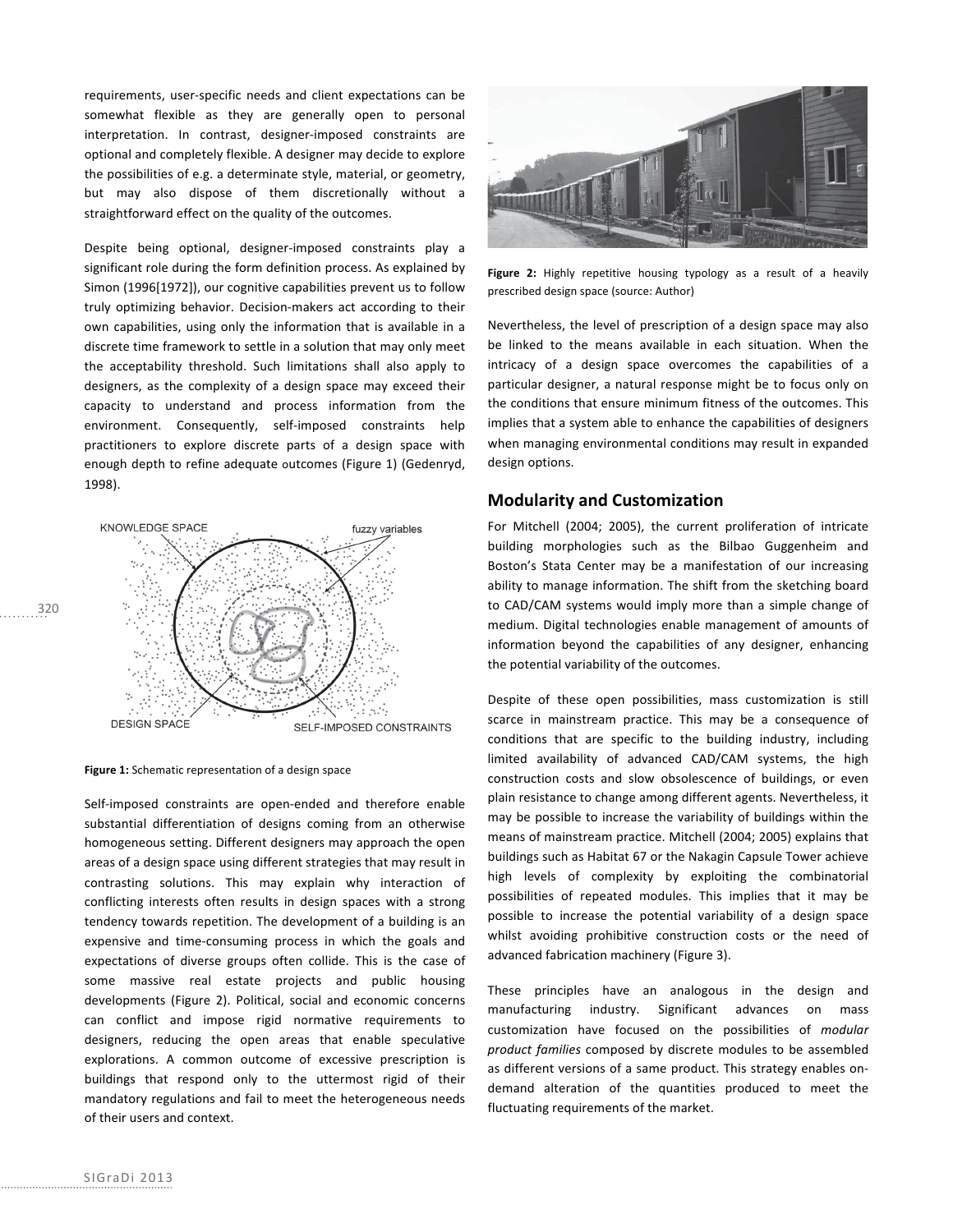

Figure 3: Complex design morphology using repetitive construction in Safdie's Habitat 67 (source: C.A.C.-McGill University)

In traditional mass production any change requires loss of time and major infrastructural transformations, thus becoming inefficient. Modular product families enable cost-optimization by incorporating such changes beforehand, enabling flexibility that may result in increased long-term profits (Jiao & Tseng, 1999).

Gero and Sosa (2008) explain that this approach to mass customization can be considered as *routine design* (Gero, 1990) as it enables diverse outcomes within a well-defined design space. This entails potential variability in an otherwise repetitive framework, hence a feasible strategy to increase its scope within prescriptive limitations. Nevertheless, the definition of a modular product family able to respond to a wide range of environmental variables using only a discrete set of modules is a significant problem. This issue may be tackled with evolution of self-imposed constraints using complexity maximization as search criteria.

# **Design Complexity and Information**

From an information processing perspective, the immediate result of the design activity is a *design description* that joins the decisions and knowledge of a designer with a materialized building (Gero, 1990). As explained by Mitchell (2004; 2005), this description may take the form of e.g. a one-dimensional string of text, a twodimensional drawing, a three-dimensional model, or a multidimensional database. Different mediums differ significantly in their capabilities for managing information, hence may result in differences in the potential complexity of a building.

Mitchell (2004; 2005) explains that the information content of a design description may be directly linked to its capacity to respond with accuracy to the environment. Accordingly, he defines design *complexity* (DC) as the ratio of *added design content* (ADC) to *added 
construction 
content* (ACC):

### $DC = ADC / ACC$

Where ADC is the information needed for the specification of a building, and ACC is the resulting information for its construction. Under this framework, a short design description that produces high amount construction content shall result in a design of low

complexity. This is the case of repetitive construction of traditional mass production methods. In contrast, non-repetitive buildings would need high amounts of information for their full specification, resulting in designs of high complexity. Interestingly, buildings such as Habitat 67 would achieve high levels of DC through ADC that results in a proportionally low ACC. Such strategy may be used to expand design options in mainstream practice.

Mitchell (2004: 1473) suggests the use of *information theory* as a framework to quantify the information content of a design description. Similarly, Gero and Sosa (2008) explain that Shannon's entropy can be used to measure the morphological complexity design prototypes. In this case, Shannon's entropy is used to quantify the DC of a modular product family that acts as routine design space.

Information theory works with an idealized model of communication. In simple terms, this model consists of an information source that uses a transmitter to encode a message, which is sent through a channel to a destination that decodes it with a receiver. The success of this information transmission depends upon the bandwidth of the channel and the possibility of errors represented by a noise source. If a designer is seen as the source of information, the message can be analogous to a design description that is received by a construction agent (Figure 4).

This information theoretical framework enables quantification of the potential complexity of a design description using Shannon's entropy (Gero & Sosa, 2008). Entropy is a probabilistic measurement of the average information content of a message. Given a random stream of binary digits, for example, its entropy is the amount of useful information it can potentially encrypt. In other words, entropy is the average unpredictability of a random variable, which is equivalent to its potential information content and therefore to its potential complexity. Accordingly, anything that is not *entropic* is considered redundant and can be removed without any loss of information (see source code theorem in Shannon, 1948):

 $entropy = message - redundancy$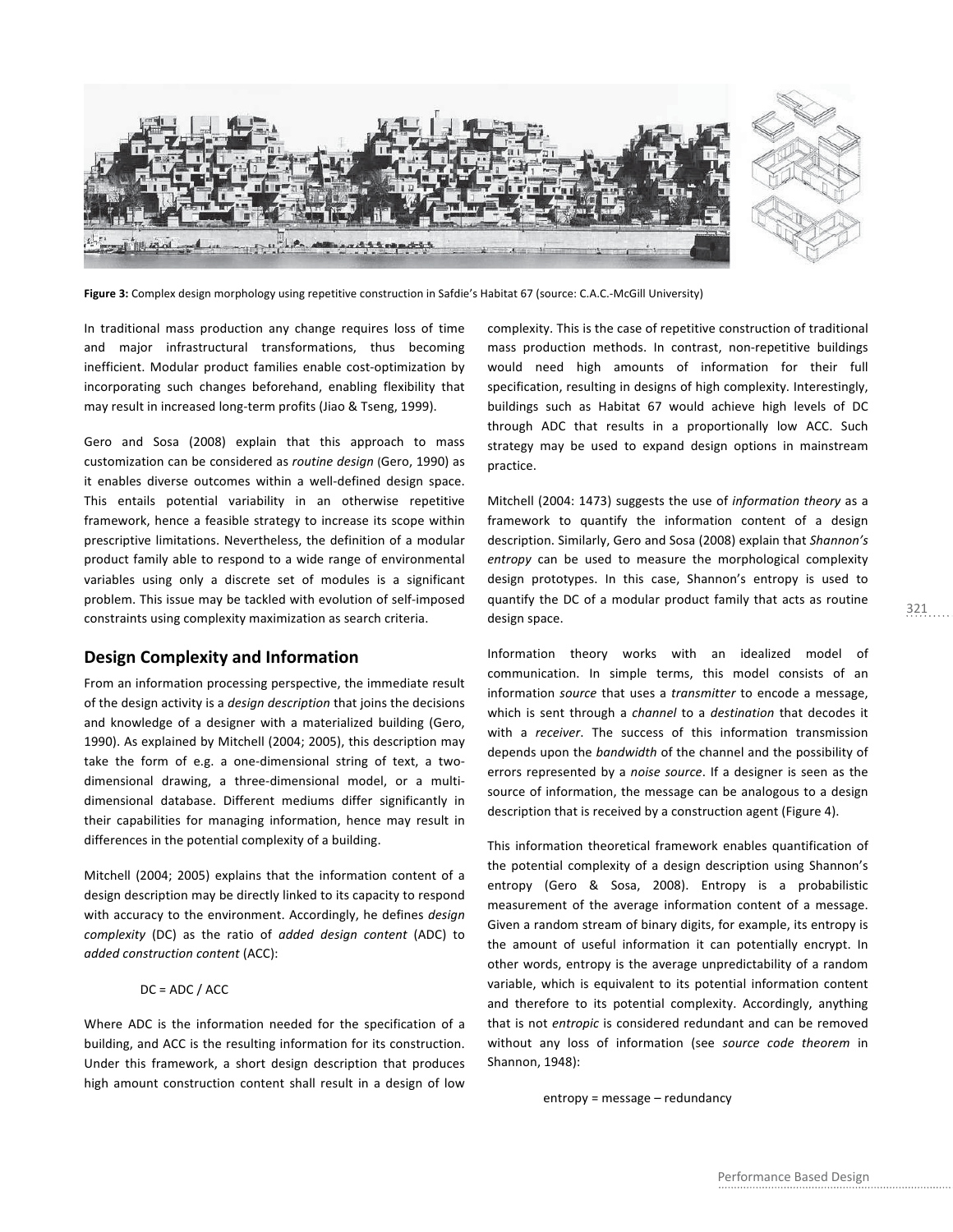

Figure 4: Information theoretical model of design when embedded in a CAD/CAM system (adapted from Shannon, 1948)

In design, redundancy may be analogous to repetition: the more repetitive a design is, the lower its potential complexity. Then, a design description with a significant tendency towards repetition should have low entropy and scarce space for customization. Mitchell's DC can be quantified using Shannon's entropy under this framework, enabling measurement of the potential customization of a design description when encrypted as digital information.

# **Design as Constraint Evolution**

Genetic algorithms (GA) are among the most versatile techniques available for the resolution of complex optimization problems (Bentley, 1999). In architecture, this capacity has been extensively used in the definition of designs that respond efficiently to diverse environmental constraints (Caldas, 2001; Sharples, Holden & Pasquarelli, 2002). These properties make GA a suitable strategy to pursue complexity in modular design spaces.

Gero and Sosa (2008) propose an evolutionary system that targets novelty using Shannon's entropy as complexity maximization criteria. They demonstrate that this strategy can be used to expand design options within the limited means of industrial production. A similar strategy may use Mitchell's DC as search criteria to generate modular product families of enhanced variability (Figure 5).



**Figure 5:** Schematic representation of a modular design space

The proposed evolutionary system works at three complementary steps: the generation of *i*) modular building structures, the selection of *ii*) discrete product families, and the specification of *iii*) adequate configurations according to location- and userspecific requirements.

#### **Modular structures**

This first step consists in the definition of a set of modular building components and their potential combinations. A GA that uses DC as selection criteria is used to generate a range of modular structures that respond optimally to the uttermost rigid of the constraints that define a design space (Figure 6-left). The result of this first step is an expansion of the potential design options within prescriptive limitations.

#### **Discrete product families**

The second step consists in the selection of a discrete product family among the evolved modular building components. Using DC as selection criteria, a GA identifies the combination of modules that may offer higher combinatorial possibilities and therefore can result in enhanced variability (Figure 6-middle). This search enables definition of discrete but flexible modular architectures that enable accurate responses to environmental constraints whilst maintaining affordability.

### **Context-specific configurations**

The third step consists in the specification of a design solution using the evolved modular product family as routine design space. The heterogeneity of this product family shall enables customization of outputs using resources similar to those of mass production. At this stage, a GA is used to find the combinatorial structure that responds with higher accuracy to given environmental conditions (Figure 6-right).